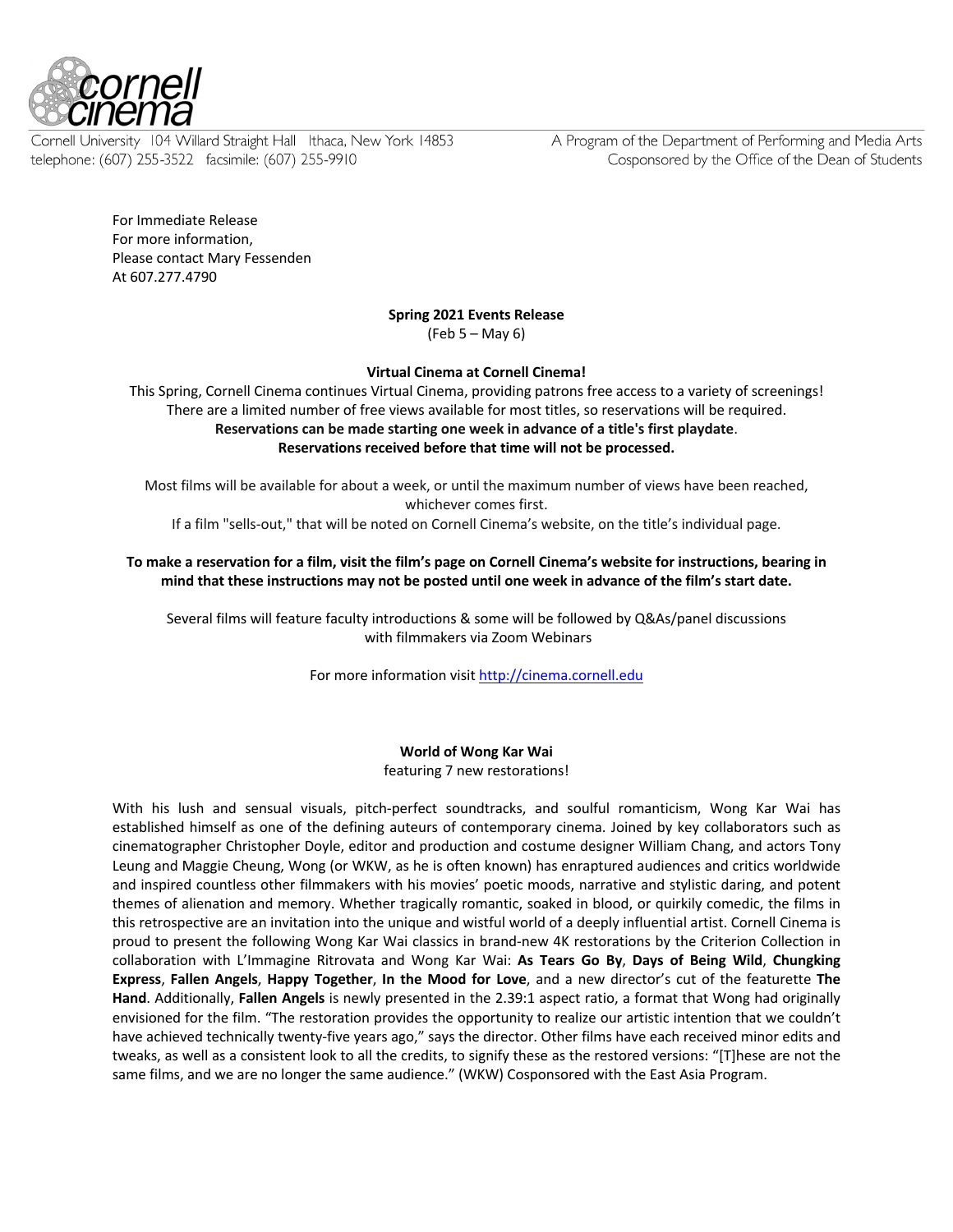| <b>Chungking Express (1994)</b> | Feb 5 - 18     |
|---------------------------------|----------------|
| Directed by Wong Kar Wai        |                |
| In the Mood for Love (2000)     | Feb $19 - 25$  |
| Directed by Wong Kar Wai        |                |
| As Tears Go By (1988)           | Feb 26 - Mar 4 |
| Directed by Wong Kar Wai        |                |
| Days of Being Wild (1991)       | Mar 5 -11      |
| Directed by Wong Kar Wai        |                |
| Fallen Angels (1996)            | Mar 12 -18     |
| Directed by Wong Kar Wai        |                |
| Happy Together (1997)           | Mar 19 - 25    |
| Directed by Wong Kar Wai        |                |
| The Hand (Extended Cut) (2004)  | Mar 26 - Apr 1 |
| Directed by Wong Kar Wai        |                |

#### **Art in Motion**

#### featuring 4 Ithaca Premieres

This series reveals the artfulness of motion in four different forms: graphic design, video art, dance & puppetry. Dutch graphic artist M.C. Escher thought of himself as a mathematician more than an artist, and his precise style enabled him to depict perpetual motion in work that became wildly influential. His history and work are portrayed in **M.C. Escher: Journey to Infinity.** Pioneering video artists Steina and Woody Vasulka founded the legendary art and performance gallery The Kitchen in New York City in 1971, which is still thriving (at least until the pandemic hit), whereas the future of their artistic archive has been less certain. **The Vasulka Effect** is an intimate portrait of the aging couple that serves as an introduction of their groundbreaking work to a new generation, and highlights the inherent motion embedded in it. As Steina has explained, "Since my art schooling was in music, I do not think of images as stills, but always as motion." Perpetual motion seems to be the life blood of Bill 'Crutch' Shannon, who was diagnosed with Legg-Calvé-Perthes disease as a child,but didn't let that stop him from becoming an internationally renowned artist, breakdancer and skate(board) punk. "After attending School of the Art Institute of Chicago, Shannon moved to New York and immersed himself in the underground dance scene. He went to clubs while originating a movement style that incorporated his crutches. It was a painful, painstaking process, the moments of flying interrupted by those of falling. Ultimately, breaking, hip-hop, and soft-shoe conspired into a slinky, slip-slidey swirl that would crescendo with him bounding upward, his body crimped around or on top of a crutch." (dance-enthusiast.com) **Crutch** chronicles Shannon's gravity defying life, offering an entertaining and enlightening portrait in which "Dance, art, performance, and disability politics converge." (Culture Mix) In **Our Time Machine**, Chinese conceptual artist Maleonn undertakes a monumental theatre piece, "Papa's Time Machine," performed by life-sized mechanical puppets, as a way of connecting with his father, Ma Ke, the former artistic director of the Shanghai Chinese Opera Theater, after his father is diagnosed with Alzheimer's. In reviewing the film for rogerebert.com, Matt Fagerholm writes, "What is it about certain masterful forms of puppetry that causes artificial beings to become lifelike? It has less to do with the performer's voice than it does with how much can be conveyed nonverbally through the meticulously nuanced movement of the puppet itself. That is precisely the sort of palpable magic that theatre director Maleonn infuses into the full-bodied puppets he and his crew have created for their achingly personal show, "Papa's Time Machine." The film is ultimately a moving meditation on art, the agonies of love and loss, and the circle of life.

| M.C. Escher: Journey to Infinity (2018)       | Feb $12 - 15$  |
|-----------------------------------------------|----------------|
| Directed by Robin Lutz                        |                |
| The Vasulka Effect (2019)                     | Mar 5 - 11     |
| Directed by Hrafnhildur Gunnarsdóttir         |                |
| <b>Crutch (2020)</b>                          | Mar 26 - Apr 1 |
| Directed by Sachi Cunningham & Chandler Evans |                |
| <b>Our Time Machine (2019)</b>                | Apr 23 - 29    |
| Directed by Yang Sun, S. Leo Chiang           |                |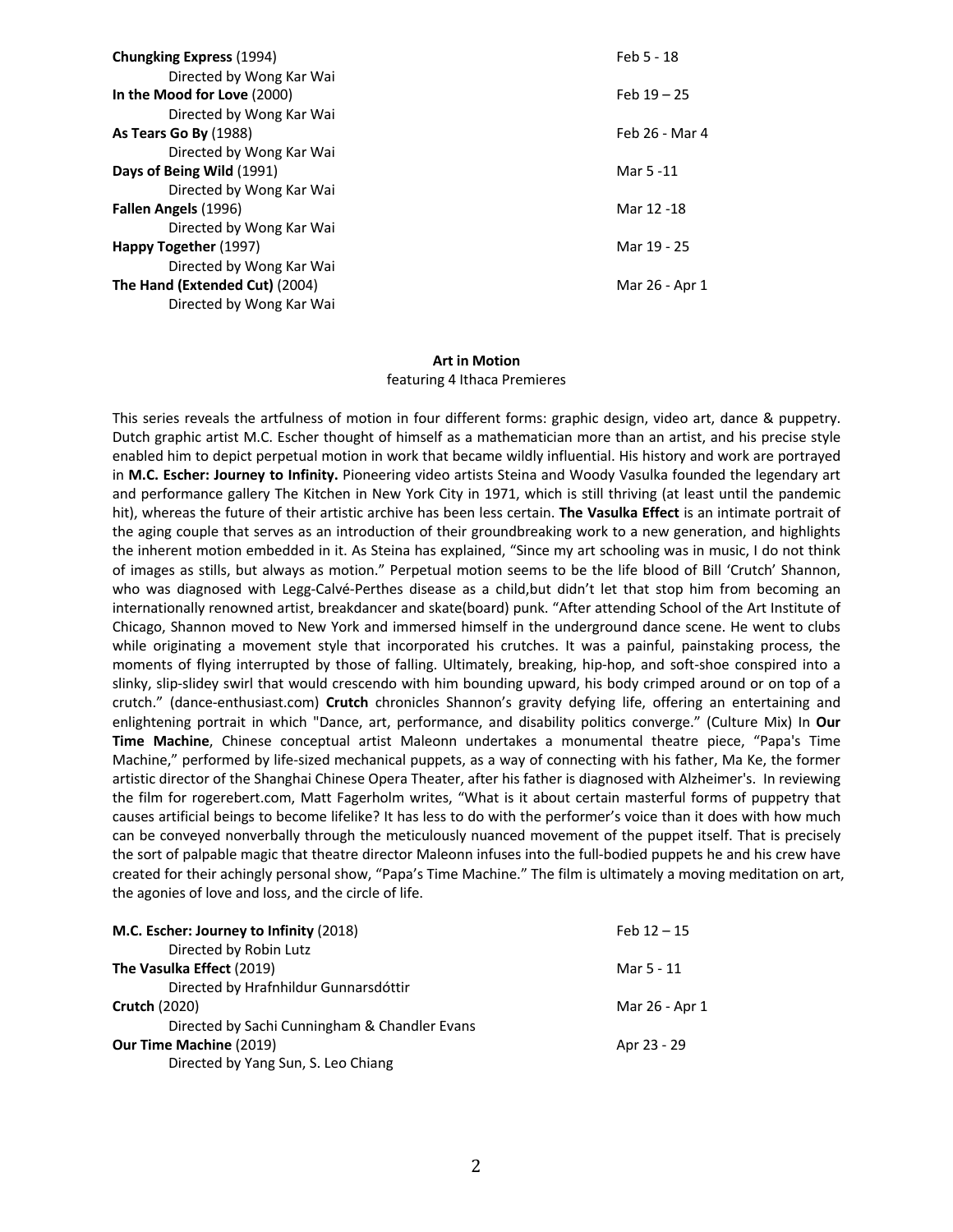### **Francophone Film Festival**

For the third consecutive year, Cornell Cinema teams up with the Department of Romance Studies to present a **Francophone Film Festival**, made possible, in part, by a grant from the Tournées Film Festival that covers the cost of presenting six of the films in the series. The Festival would not be possible without the enthusiastic involvement of French language lecturer and film specialist, Claire Ménard, who along with other faculty and graduate students in Romance Studies, we expect to be introducing nearly all of the films, which will be attended by students from a variety of French language & culture courses. The immigrant experience in France is captured in two wildly different films: Nadav Lapid's **Synonyms**, about an Israeli who moves to Paris in an attempt to reinvent himself in a world that identifies people by the place they were born, and Med Hondo's **Soleil Ô**, a furious howl of resistance against racist oppression and colonialism. That righteous anger carries over to the Québécois adaptation of **Antigone**, a loose adaptation of Sophocles' Greek tragedy in which an Algerian-immigrant teenager lashes out against the government that took her brother's life. This film is cosponsored with the Department of Classics and is not one of the six subsidized by the Tournées grant. Master filmmakers François Ozon and Agnès Varda are both represented in the festival, with Ozon's **By the Grace of God** and Varda's final film **Varda by Agnès**. Céline Sciamma's **Portrait of a Lady on Fire** finally screens with Cornell Cinema after its screenings were cancelled due to last Spring's interrupted season. The 18<sup>th</sup> century-set film tells the tale of a young aristocrat who falls for the female artist commissioned to paint her wedding portrait. Finally, practicing physician and filmmaker Thomas Lilti's latest film **The Freshman** is a story set in medical school, where class differences are often exasperated in the savagely competitive qualifying exam all med students must take.

*Tournées Film Festival is made possible with the support of the Cultural Services of the French Embassy in the U.S., the Centre National du Cinéma et de l'Image Animée (CNC), the French American Cultural Fund, Florence Gould Foundation and Highbrow Entertainment. Soleil Ô restored by Cineteca di Bologna at L'Immagine Ritrovata laboratory in collaboration with Med Hondo. Restoration funded by the George Lucas Family Foundation and The Film Foundation's World Cinema Project.*

| The Freshmen (2018)               | Feb 19 - 25    |
|-----------------------------------|----------------|
| Directed by Thomas Lilti          |                |
| Portrait of a Lady on Fire (2019) | Feb 26 - Mar 1 |
| Directed by Céline Sciamma        |                |
| By the Grace of God (2018)        | Mar 26 - Apr 1 |
| Directed by François Ozon         |                |
| Varda by Agnès (2019)             | Apr 2 - 8      |
| Directed by Agnès Varda           |                |
| Synonyms $(2019)$                 | Apr 9 - 15     |
| Directed by Naday Lapid           |                |
| <b>Soleil Ô (1970)</b>            | Apr 16 - 22    |
| Directed by Med Hondo             |                |
| Antigone (2019)                   | Apr 30 - May 6 |
| Directed by Sophie Deraspe        |                |

#### **Contemporary World Cinema**

featuring 5 Ithaca Premieres

Cornell Cinema regularly premieres award-winning international films from the film festival circuit that otherwise wouldn't screen in Ithaca, and even during the pandemic, this Spring is no exception, with films from Romania, Spain, Brazil, Bhutan and Canada rounding out this short collection. A family living freely in the marshlands outside Bucharest is forcibly relocated to the city – and urban life – in **Acasa, My Home**, an intimate documentary which won a Special Jury Award for Cinematography at the Sundance Film Festival. Winner of the Found Footage Award at the International Film Festival Rotterdam, **My Mexican Bretzel**, by Spanish filmmaker Nuria Gimenez, is an intriguing travelogue comprised of gorgeous home movie footage by a wealthy couple touring the world from the 1940s into the 1960s. Using text from the wife's diary, the film unfolds as melodrama, as the narration describes a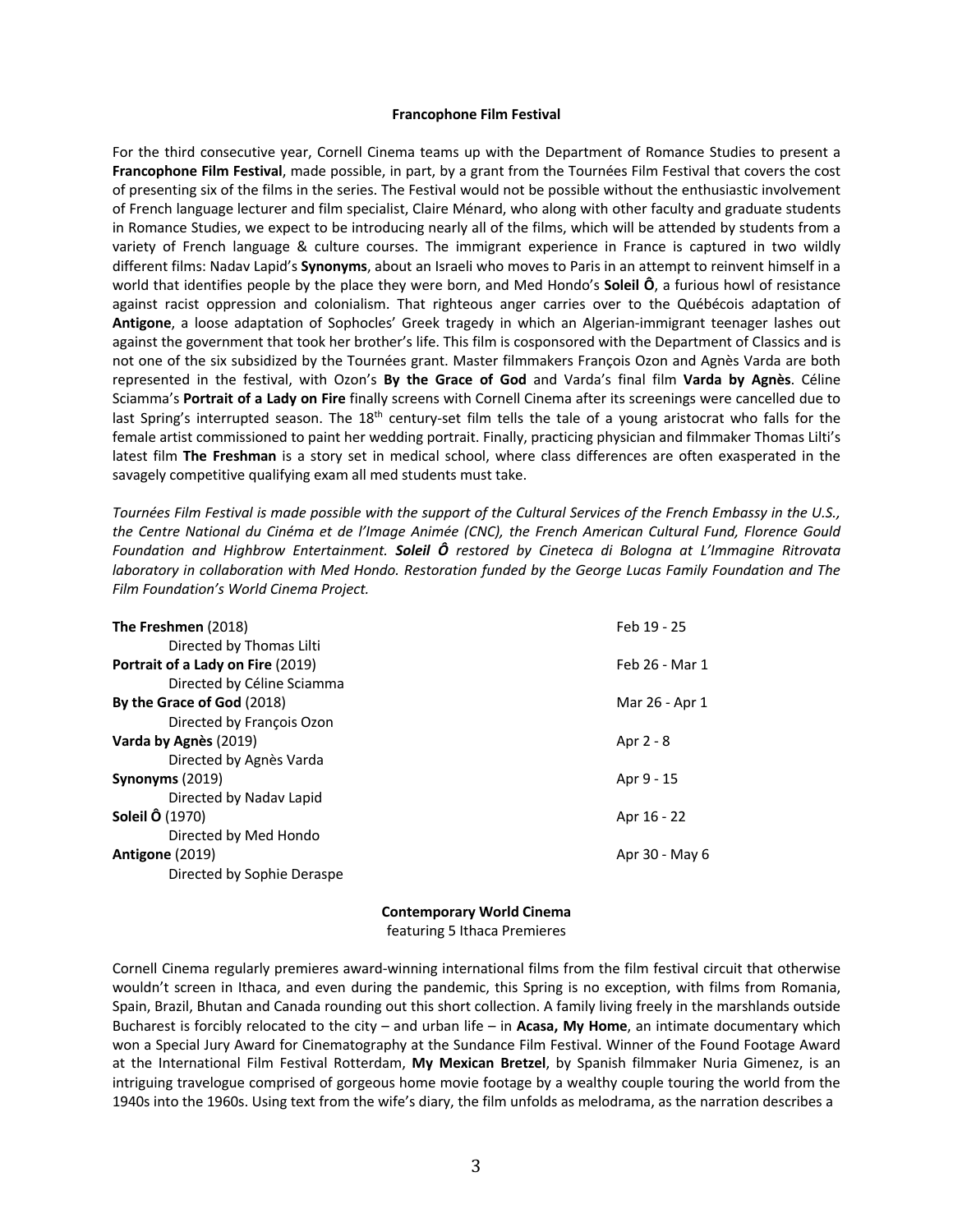relationship that doesn't quite match up with the idyllic locales of their frequent vacations. Brazilian class comedy **Three Summers** features the ever-impressive Regina Casé (**The Second Mother**) in the role of a housekeeper for a set of luxury beachside condos who always has her eye out to take advantage of any opportunity that comes her way. When the property owner is arrested as part of a sprawling corruption crackdown, she knows just what to do to keep her income flowing. **Sing Me a Song** is an observational documentary that plays like a coming-of-age drama about a young Bhutanese monk whose plans are upended after the introduction of smart phones and the internet to his remote Himalayan village. Tracking the monk's romance with a bar singer over WeChat, **Sing Me a Song** "spins a fascinating tale of romantic melancholy played out against the peaceful, meditative backdrop of the Himalayas." (*LA Times*) Finally, Canadian feature **Antigone** transposes Sophocles' Greek tragedy to Montreal, where a straight-A student indicts the government that took her brother's life, sacrificing her own life in the process. Assistant Professor Athena Kirk (Classics) will be moderating a panel discussion on the tragedy and its modernization, date & time TBA.

| Acasa, My Home (2020)       | Feb 19 - 22    |
|-----------------------------|----------------|
| Directed by Radu Ciorniciuc |                |
| My Mexican Bretzel (2020)   | Feb 26 - Mar 4 |
| Directed by Nuria Gimenez   |                |
| Three Summers (2019)        | Mar 12 - 18    |
| Directed by Sandra Kogut    |                |
| Sing Me a Song (2019)       | Apr 2 -8       |
| Directed by Thomas Balmès   |                |
| Antigone (2019)             | Apr 30 - May 6 |
| Directed by Sophie Deraspe  |                |

## **Restorations and Rediscoveries**

Cornell Cinema carries its long tradition of screening recent film restorations and rediscovered masterpieces into the virtual realm with this series of five films, beginning with the Czechoslovak sci-fi film **Ikarie XB 1**, a film that deeply influenced the look of **Solaris** and **2001: A Space Odyssey**. It's a visionary adaptation of an early Stanisław Lem novel, about a group of astronauts headed to Alpha Centauri in search of alien life. Here on Earth, the ravishing silent film **Shiraz: A Romance of India**, the story behind the creation of the Taj Mahal, was recently digitally restored by the British Film Institute and features a specially commissioned score by the Grammy Awardwinning composer-sitar player Anoushka Shankar (daughter of Ravi Shankar). **La Strada** won Federico Fellini his first Academy Award (and was the inaugural Best Foreign Language Film Award), and it screens here in a new digital restoration from The Film Foundation. A furious howl of resistance against racist oppression, Mauritanian filmmaker Med Hondo's **Soleil Ô** is a bitterly funny, stylistically explosive attack on Western capitalism and its legacy of colonialism. A starry-eyed immigrant leaves West Africa for Paris in search of a job and cultural enrichment, but soon discovers a hostile society in which his very presence elicits fear and resentment. Restored by the Cineteca di Bologna, the film experiments wildly with form, made with a revolutionary fervor that few films can match. "[T]hankfully, the beautiful digital restoration neither excessively sands down [**Soleil Ô**'s] low-budget edges nor otherwise slickens a work that sticks in the craw just as intended." (*Film Comment*) Feminist filmmaker Joyce Chopra's debut feature **Smooth Talk** stars a teenaged Laura Dern as a rebellious girl whose summertime idyll of beach trips, mall hangouts, and innocent flirtations is shattered by an encounter with a mysterious stranger, played with menacing allure by Treat Williams. Though it was based on a Joyce Carol Oates short story and won the Grand Jury Prize at Sundance, prior to this re-release, **Smooth Talk** was quite difficult to see for a number of years. Cornell Cinema is thrilled to be able to offer this film and the others in this series to the Ithaca community.

| <b>Ikarie XB 1 (1963)</b>         | Feb 12 - 18 |
|-----------------------------------|-------------|
| Directed by Jindřich Polák        |             |
| Shiraz: A Romance of India (1928) | Mar 5 - 11  |
| Directed by Franz Osten           |             |
| <b>La Strada</b> (1954)           | Mar 19 - 25 |
| Directed by Federico Fellini      |             |
| <b>Soleil Ô (1970)</b>            | Apr 16 - 22 |
| Directed by Med Hondo             |             |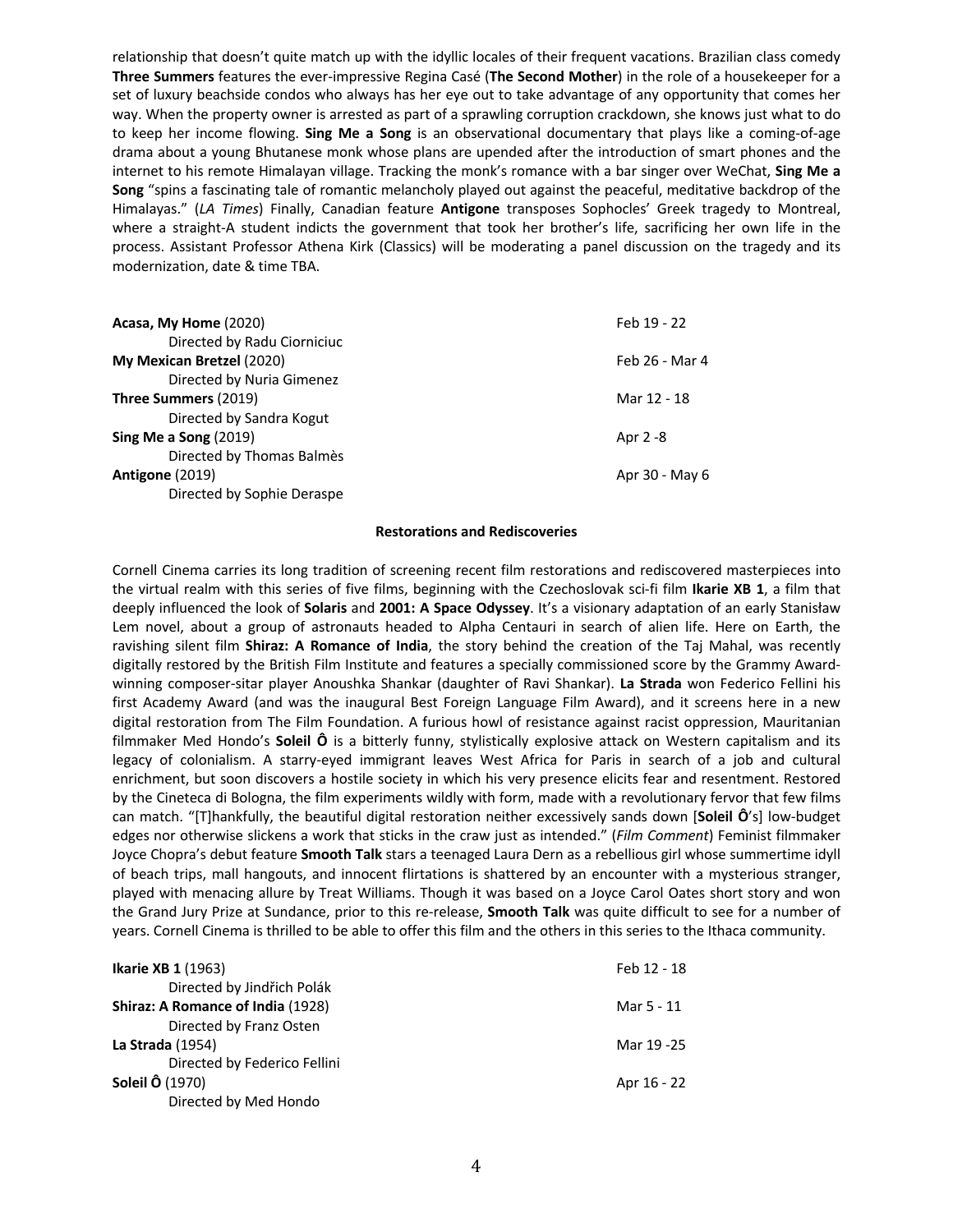## **Filmmaker Q&As**

via Zoom Webinars

Cornell Cinema regularly plays host to visiting filmmakers, and this semester is no different; their visits will just be virtual. First up is documentarian John Gianvito who will join us for a Q&A in conjunction with a screening of his latest film, **Her Socialist Smile**, winner of the Los Angeles Film Critics Association's Douglas Edwards Experimental/Independent Film/Video Award for 2020. The film reveals a less known side of Helen Keller, who spent her entire adult life advocating for progressive causes. Though very little moving image or audio recordings exist of Keller, this experimental documentary works around these perceptual restraints to foreground Keller's words with recorded voiceover and onscreen text. In doing so, Gianvito grapples with an historical figure whose popular image has been frozen in childhood, conveniently ignoring a complex rhetorical legacy. Cornell alumna and director Varda Bar-Kar '82 will be joined by documentary subjects Arturo O'Farrill, founder of the Afro Latin Jazz Orchestra and Jorge Franciso Castillo, Fandango Fronterizo Festival founder; Professor Alejandro Madrid (Music), a Mexico border musicologist; and Professor Debra Castillo, director of the Latino/a Studies Program for a panel discussion about **Fandango at the Wall**. The film documents an event that brought together U.S. and Mexican musicians and dancers for a celebration of *son jarocho*, a 300-year-old folk music rooted in the land that combines African, Indigenous and Spanish traditions. The screening and Q&A are cosponsored by the Latin American Studies Program. Aviva Kempner's engrossing documentary **The Spy Behind Home Plate** tells the story of Moe Berg, a Jewish baseball catcher behind the plate in the golden age of the major leagues who joined the OSS in WWII to spy on the Nazis' atomic bomb program. In an event cosponsored by the Jewish Studies Program, Kempner will participate in a Q&A moderated by Elliot Shapiro (Jewish Studies) who is teaching the film in his Spring course Jewish Film and Filmmakers: Hollywood and Beyond. In addition to these three filmmakers, two others will participate in daytime panel discussions organized by Cornell's Migration Initiative as part of the Migration Stories series – see below. Webinar links will be emailed to viewers who RSVP for the films no later than the day before the Q&A.

| Her Socialist Smile (2020)                                    | Mar 5 - 11  |
|---------------------------------------------------------------|-------------|
| w/filmmaker John Gianvito Q&A on March 10 at 7:30pm           |             |
| <b>Fandango at the Wall (2020)</b>                            | Apr 16 - 26 |
| w/filmmaker Varda Bar-Kar '82 Q&A on Tuesday, April 27 at 1pm |             |
| The Spy Behind Home Plate (2019)                              | Apr 27 - 29 |
| w/filmmaker Aviva Kempner Q&A on Thursday, April 29 at 7:30pm |             |

## **Migration Stories** featuring 3 panel discussions with scholars & filmmakers

Cornell's Migrations Initiative partners with Cornell Cinema to screen three documentary films that offer global, multispecies perspectives on migration and borders, revealing the interconnectedness of human migration, culture, and ecology. In these films, human border crossing over land, river, and sea affects and is shaped by the movements of animals, goods, ideologies, and cultural and agricultural practices. In following these movements, we also confront the forces that threaten to bring them to a halt. **Strange Fish** takes us to Tunisia and the Mediterranean, where director Giulia Bertoluzzi follows a group of fishermen who have been rescuing migrants and burying the dead for two decades. The Zarzis-based fishing collective responds to a struggling local economy, changing fishing routes, and questions of injustice as migrants are abandoned at sea. Director Giulia Bertoluzzi won the 2017 Media Migration Award for the film and she will join a discussion with Amade M'charek, Professor of Anthropology of Science at the department of Anthropology of the University of Amsterdam; and Eleanor Paynter, postdoctoral associate in migrations at Cornell on Tuesday, March 2 at 12pm EST. In **The River and the Wall***,* directed by Ben Masters, a group of five friends – including Heather Mackey (Cornell '10) – travels along the Rio Grande, where the US border wall threatens to disrupt ecosystems. As they travel through the borderlands, they encounter some of the realities behind popular narratives about undocumented migration. **The River and the**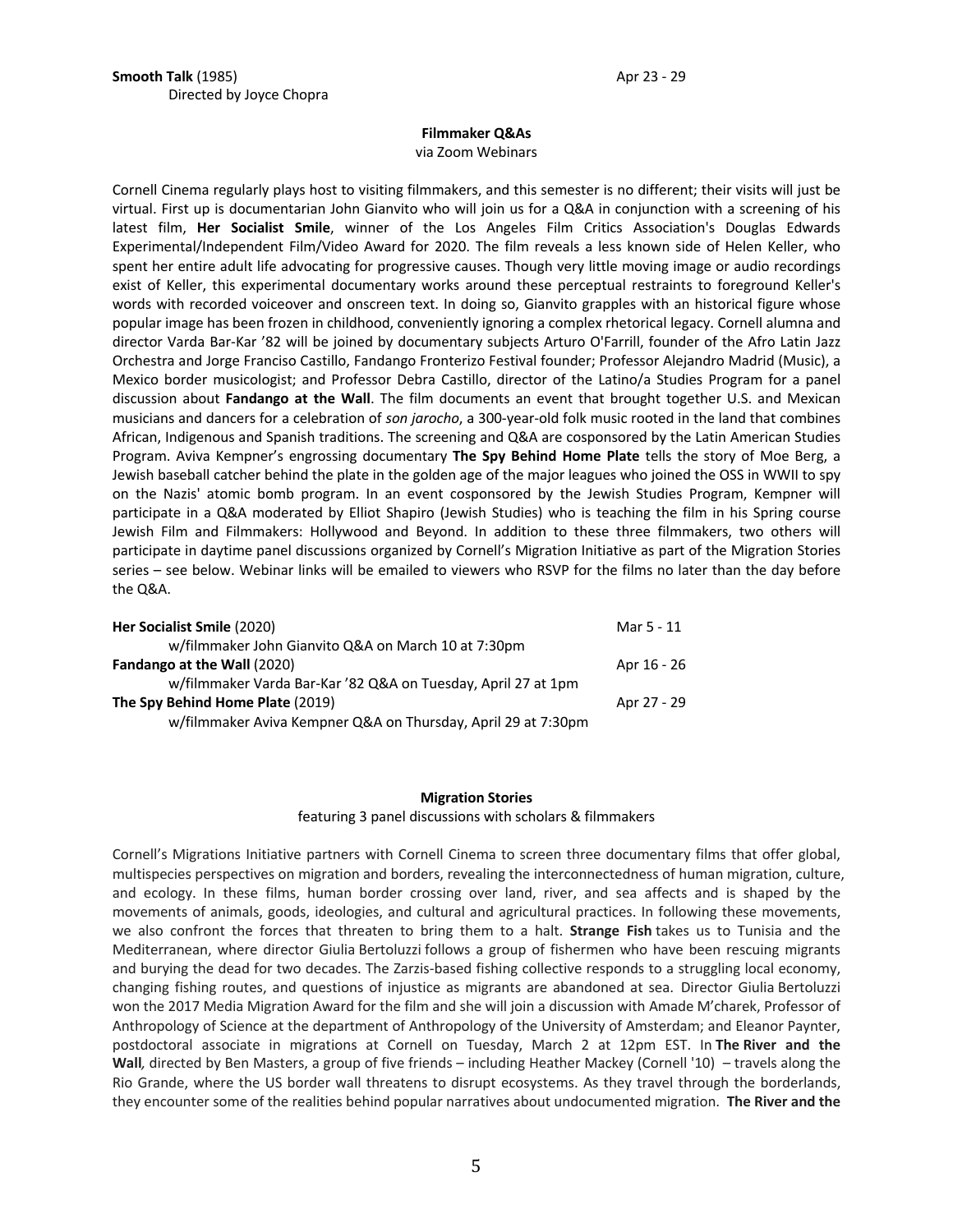**Wall** was nominated for an Austin Film Critics Association award and received the 2019 Jefferson State Flixx Fest award for best documentary. Heather Mackey '10, ecologist and cast member, will be joined by Debra Castillo, Emerson Hinchliff Chair of Hispanic Studies and Professor of Comparative Literature and director of the Latino/a Studies Program at Cornell; and a third panelist TBD, on Tuesday, March 23 at 12pm EST. **Wild Relatives** follows a group of Syrian refugees in Lebanon and in Svalbard, one of the planet's northern-most inhabited islands, as the refugees attempt to rebuild the seed bank they had to leave behind when they fled Aleppo. Director Jumana Manna is the recipient of the New Visions Award from CPH: DOX 2018; Ars Viva Prize for Visual Arts 2017; Sandefjord Kunstpris, 2015; and the A.M. Qattan Foundation's Young Palestinian Artist Award 2012. She will be joined in discussion by Johanna Sellman, assistant professor in Near Eastern Languages and Cultures at the Ohio State University; and Rachel Bezner Kerr, Professor of Global Development at Cornell University, on Tuesday, April 13 at 12pm EST. For information about film panels, please contact series organizer Eleanor Paynter: ebp49@cornell.edu

| Feb 26 - Mar 4 |
|----------------|
|                |
| Mar 19 -25     |
|                |
| Apr 9 - 15     |
|                |
|                |

## **Silent Cinema**

Cornell Cinema regularly schedules silent films, typically with live music, but we missed their presence last Fall. We make up for it this Spring with two films, although we have to forgo the live music with these virtual screenings! First up is **The Scar of Shame**, screening as part of a larger project: the Finger Lakes Film Trail's Race Films/Race Matters series, five films with associated virtual introductions and panel discussions, compiled to explore historical race dynamics through a unique lens: race films. According to the series website – https://www.fingerlakesfilmtrail.org/race-films-series - race films were usually produced by a black film company, starred black actors and actresses, and emphasized black-oriented themes. They were an important cinematic, social, and political development, especially during the silent film era. They provided a unique perspective on—and often an unsparing look at—black life and racial concerns that mainstream studio pictures typically ignored, distorted, or misrepresented. **The Scar of Shame** features a pre-recorded introduction by Ken Fox, director of library and archives at the George Eastman Museum in Rochester. In this melodrama, an educated, upscale black musician marries a woman from a lower socioeconomic class to get her out of the clutches of her abusive stepfather. Once he "saves" her, however, he won't let his new wife meet his mother, as he knows she won't approve, a decision that leads to a downward spiral of events. Samantha Sheppard, assistant professor of Cinema and Media Studies at Cornell, provides a pre-recorded introduction to the Race Films/Race Matters series, and she'll be joined by Ken Fox and Barbara Lupack, a film scholar who has written and lectured on race films, for a panel discussion about the film on Thursday, February 25 at 7:15pm, hosted by Cornell Cinema. Special thanks to the Wharton Studio Museum, part of the Finger Lakes Film Trail, for their collaboration on this event. **Shiraz: A Romance of India,** recently restored by the British Film Institute, tells the romantic tale behind the creation of the Taj Mahal. Filmed on location in and around Jaipur with an all-Indian cast (including 50,000 extras, 300 camels and seven elephants), the film features stunning Islamic architecture and a specially commissioned score by the Grammy Award-winning composer-sitar player Anoushka Shankar, performed by a traditional ensemble infused with strings and a Moog synthesizer.

| The Scar of Shame (1927)                 | Feb 19 - 25 |
|------------------------------------------|-------------|
| Directed by Frank Peregini               |             |
| <b>Shiraz: A Romance of India (1928)</b> | Mar 5 - 11  |
| Directed by Franz Osten                  |             |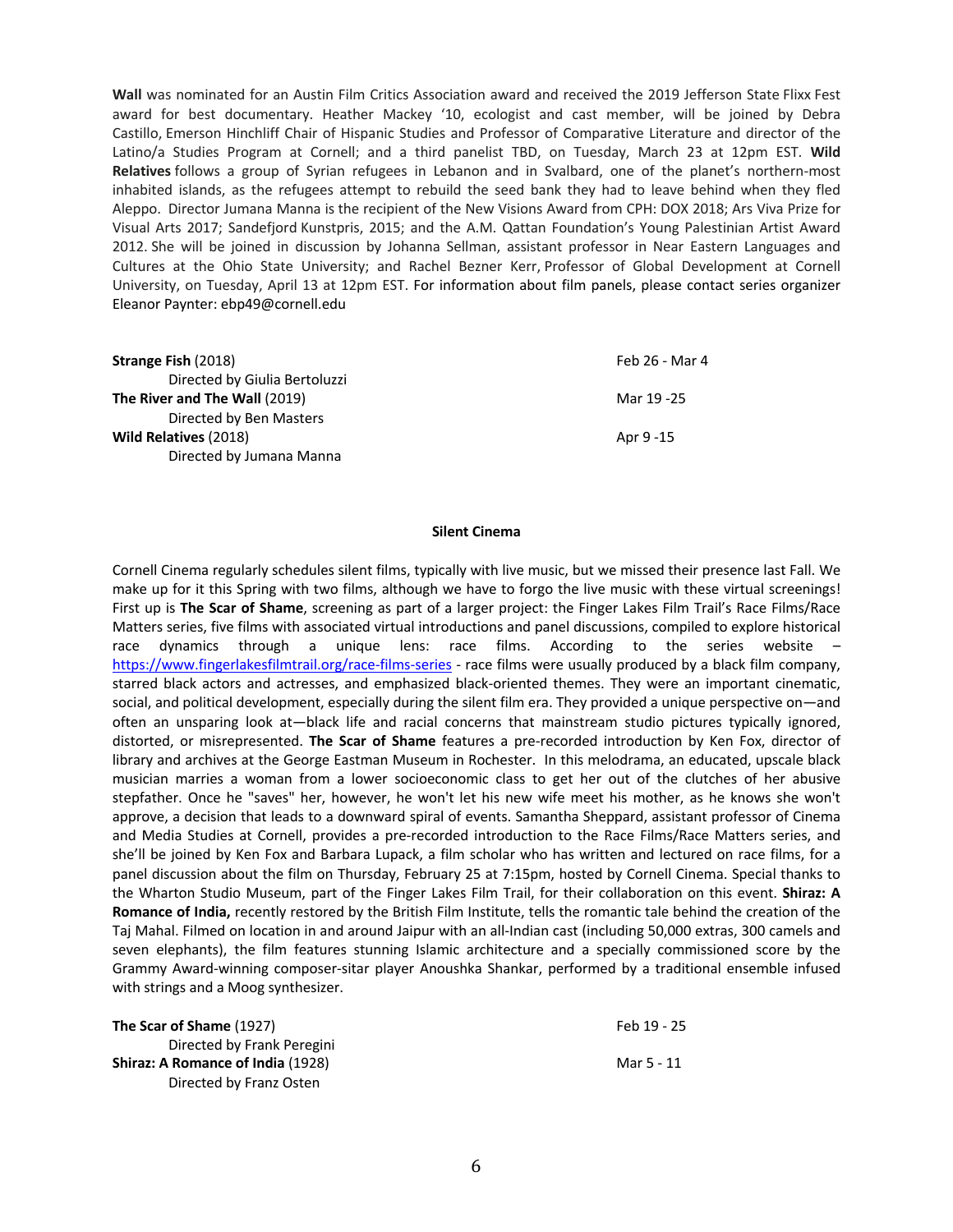## Wish You Were Here**: a travel & culture series**

This series pulls together a wide range of films to provide a virtual trip around the world, with stops in some of its most beautiful and iconic locations. Viewers who have been missing the travel experience during the pandemic can revel in the places and cultures depicted, and start planning their itineraries for the future. The series begins with a new documentary about Dutch graphic artist M.C. Escher, whose early work was inspired by trips to the Alhambra in Granada, Spain, and the Tuscany and Ramini regions of Italy, all of which are shown in home movie footage in the film. **M.C. Escher: Journey to Infinity** focuses on the mathematical dimensions of his work and its widespread appeal, but it's wonderful to see the real-life locations that set him on his path. **My Mexican Bretzel**, "an imaginative cinematic sleight of hand" (New York Film Festival), is comprised entirely of home movie footage shot during the world travels of a wealthy couple from the 1940s – 60s, and includes visits to mid-century Havana, Hawaii, Mont Saint-Michel, New Orleans, Spain, San Francisco, Italy, Great Britain, and a half dozen other locations. Traveling back in time even further, **Shiraz: A Romance of India**, a silent film from 1928, is a ravishing, romantic tale behind the creation of one of the world's most iconic structures: the Taj Mahal. Filmed on location in and around Jaipur with an all-Indian cast (including 50,000 extras, 300 camels and seven elephants), the film features stunning Islamic architecture and the landscape of Rajasthan. It will be shown in a recent digital restoration by the British Film Institute with a specially commissioned score by the Grammy Award-winning composer-sitar player Anoushka Shankar. Native filmmaker Sky Hopinka's (Ho-Chunk/Pechanga) meditative documentary **maɬni – towards the ocean, towards the shore** takes viewers to the Pacific Northwest, where they'll get to experience the landscape and local customs from an Indigenous perspective. **The River and the Wall** is another spectacularly photographed documentary that follows five friends on an immersive adventure through the unknown wilds of the Texas borderlands as they travel 1200 miles from El Paso to the Gulf of Mexico on horses, mountain bikes, and canoes, on a quest to explore the potential impacts of a border wall on the natural environment. A documentary that plays like a coming-of-age drama, **Sing Me Song** follows a young Bhutanese monk in "a fascinating tale of romantic melancholy played out against the peaceful, meditative backdrop of the Himalayas." (*LA Times*) Finally, two films screening as part of The World of Wong Kar Wai series include footage of locations sure to be on any world traveler's bucket list: see the Buddhist temple of Angkor Wat in Cambodia in **In the Mood for Love**, and Iguazu Falls in Argentina in **Happy Together**.

| M.C. Escher: Journey to Infinity (2018)                | Feb 12 - 15    |
|--------------------------------------------------------|----------------|
| Directed by Robin Lutz                                 |                |
| In the Mood for Love (2000)                            | Feb $19 - 25$  |
| Directed by Wong Kar Wai                               |                |
| My Mexican Bretzel (2020)                              | Feb 26 - Mar 4 |
| Directed by Nuria Gimenez                              |                |
| Shiraz: A Romance of India (1928)                      | Mar 5 - 11     |
| Directed by Franz Osten                                |                |
| $m$ a ni – towards the ocean, towards the shore (2020) | Mar 12 - 18    |
| Directed by Sky Hopinka                                |                |
| Happy Together (1997)                                  | Mar 19 - 25    |
| Directed by Wong Kar Wai                               |                |
| The River and The Wall (2019)                          | Mar 19 - 25    |
| Directed by Ben Masters                                |                |
| Sing Me a Song $(2019)$                                | Apr 2 -8       |
| Directed by Thomas Balmès                              |                |

## **Shorts! Animation & Oscar Shorts**

Ideally suited to streaming in the age of COVID, when our attention spans may be challenged, the short film format offers small servings, that if not to your liking, will soon enough be replaced by another dish! But we have no doubt you'll find plenty to your taste in the most recent edition of the ever-popular **Annual Animation Show of**